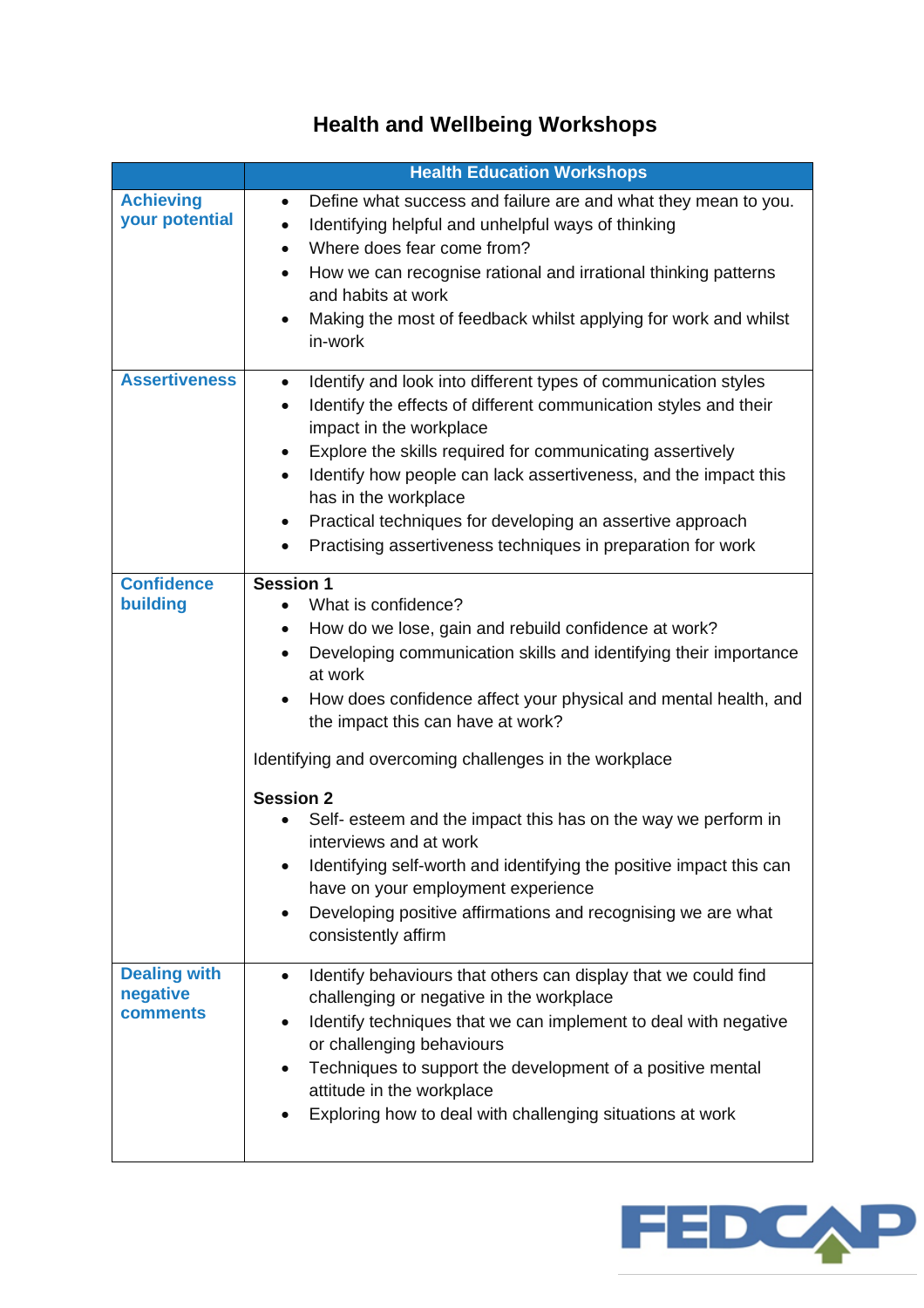| <b>Exercise and</b><br>wellbeing         | Gain an understanding of the benefits of exercise on both our<br>$\bullet$<br>physical and mental health<br>Improve your understanding towards the benefits of exercise and<br>$\bullet$<br>increasing physical activity.<br>Learn more about the types of physical activity and finding<br>$\bullet$<br>something which you enjoy and can benefit from<br>Explore current guidelines around exercise and identify how<br>$\bullet$<br>exercise can positively impact on your journey back into work                                                                                            |
|------------------------------------------|-------------------------------------------------------------------------------------------------------------------------------------------------------------------------------------------------------------------------------------------------------------------------------------------------------------------------------------------------------------------------------------------------------------------------------------------------------------------------------------------------------------------------------------------------------------------------------------------------|
| <b>Managing</b><br>your mood             | Session 1<br>How do we define 'mood'<br>$\bullet$<br>Strategies that help us manage and control our mood<br>$\bullet$<br>Identify how sleep, diet and exercise influence positive routine<br>$\bullet$<br>and health<br>How to combat automatic negative thought processes in work<br>$\bullet$<br>How to recognise and challenge negative thoughts to improve<br>$\bullet$<br>work satisfaction<br>Explore relaxation techniques as a coping strategy                                                                                                                                          |
|                                          | <b>Session 2</b><br>Identifying factors that positively and negatively influence our<br>$\bullet$<br>mood<br>Mood improvement: identifying pathways to work, consider the<br>$\bullet$<br>benefits of volunteering and courses<br>How cognitive behavioural techniques can improve our mood<br>$\bullet$<br>Develop a mood improvement plan using SMART targets                                                                                                                                                                                                                                 |
| <b>Motivational</b><br><b>strategies</b> | <b>Session 1</b><br>Explore what is meant by motivation<br>$\bullet$<br>Identifying signs that indicate low motivation for seeking or<br>$\bullet$<br>sustaining work<br>How SMART goal setting improves focus and motivation<br>Tips to keep motivated when seeking work<br>How to manage barriers to motivation<br><b>Session 2</b><br>Explore how to get and stay motivated<br>Practising affirmations that develop motivation for job search, and<br>$\bullet$<br>employment<br>Maximising energy levels to improve motivation for work searching<br>$\bullet$<br>and sustaining employment |
|                                          | Exploring what drives our motivation and ways to strengthen these<br>to achieve work goals and ambitions                                                                                                                                                                                                                                                                                                                                                                                                                                                                                        |
| <b>Positive</b><br><b>outlooks</b>       | Identify what positive outlooks are<br>$\bullet$<br>Understand that you have the choice to react positively to<br>situations and people<br>Help you to achieve success in your job seeking and wider lives                                                                                                                                                                                                                                                                                                                                                                                      |

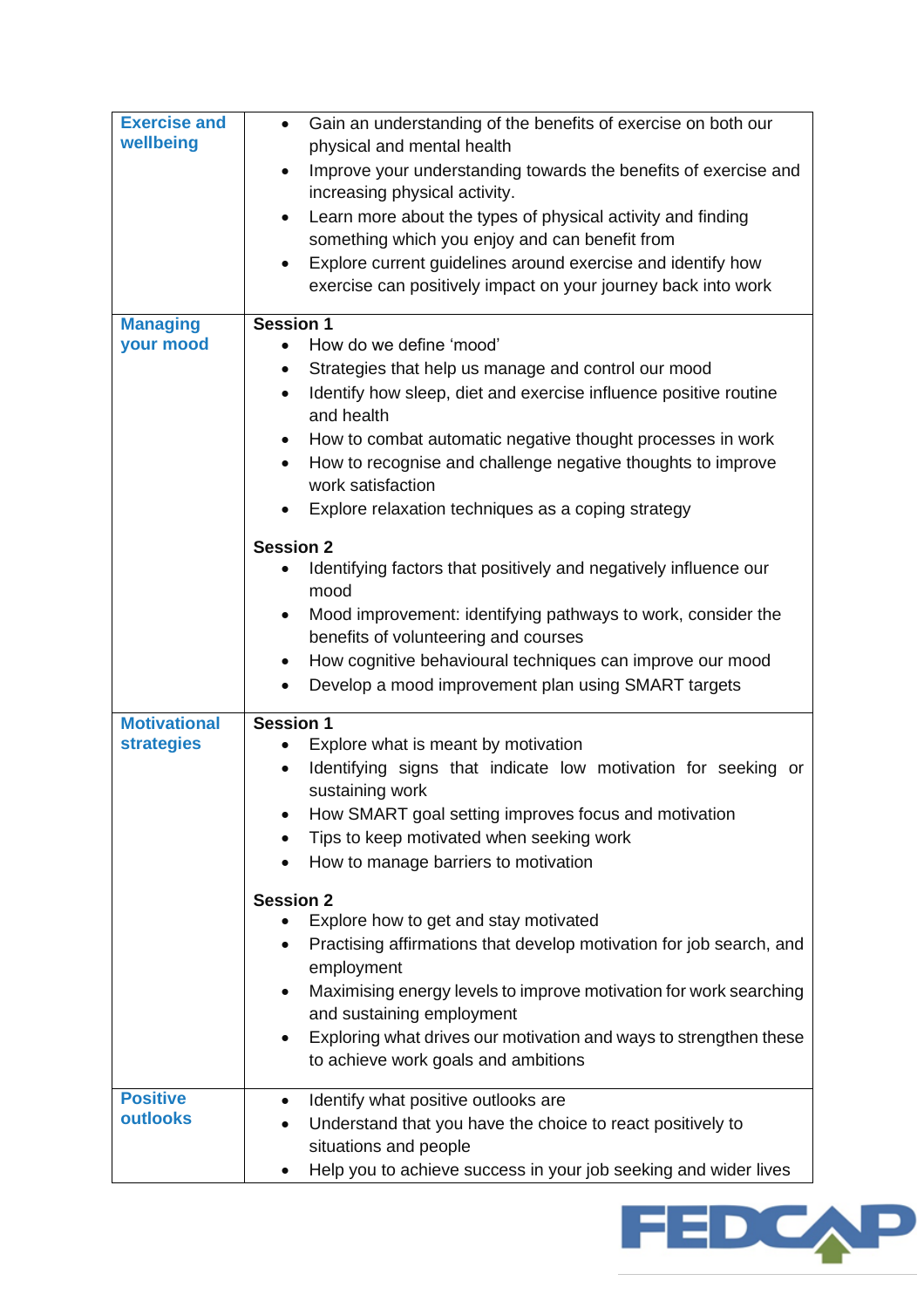|                                                                | Enable and encourage you to take specific actions towards<br>$\bullet$<br>achieving a more positive attitude<br>Identify how your outlook on life can directly impact on the way<br>$\bullet$<br>you feel, think and behave                                                                                                                                                                                                     |
|----------------------------------------------------------------|---------------------------------------------------------------------------------------------------------------------------------------------------------------------------------------------------------------------------------------------------------------------------------------------------------------------------------------------------------------------------------------------------------------------------------|
| <b>Sleep and</b><br><b>Routine</b>                             | How a lack of sleep affects us and recommended amounts of<br>$\bullet$<br>sleep<br>The stages of sleep and what causes sleep problems<br>$\bullet$<br>The importance of routine whilst preparing to return to work and<br>whilst in-work, what makes up our routine and what can disrupt<br>our routine<br>Explore and develop of ways to create a new routine and<br>$\bullet$<br>maintain it to enable a better night's sleep |
| <b>Stress</b><br>management<br>and coping<br><b>strategies</b> | Understand what stress is including the physical and<br>$\bullet$<br>psychological effects<br>To be more aware of our warning signs when we are under<br>stress<br>Learn about the 'fight or flight' response<br>$\bullet$<br>To be more aware of helpful and unhelpful techniques to cope<br>$\bullet$<br>with stress<br>Identify practical management stress management techniques<br>$\bullet$<br>including relaxation       |
|                                                                | <b>Health Specific Workshops</b>                                                                                                                                                                                                                                                                                                                                                                                                |
| <b>Anxiety</b><br>management                                   | Introduction to what anxiety is and the causes of anxiety<br>$\bullet$<br>Understand how anxiety affects us<br>$\bullet$<br>Introduce fight or flight response<br>$\bullet$<br>Present strategies to manage anxiety<br>$\bullet$                                                                                                                                                                                                |
|                                                                | <b>Lifestyle and Wellbeing Workshops</b>                                                                                                                                                                                                                                                                                                                                                                                        |
| <b>Exercise and</b>                                            | Definitions of exercise and physical activity<br>$\bullet$                                                                                                                                                                                                                                                                                                                                                                      |
| physical<br>activity                                           | To identify what are the benefits or exercise and increased<br>physical activity<br>To explore the importance of weight management and how<br>$\bullet$<br>exercise positively impacts on our general health and mental<br>wellbeing                                                                                                                                                                                            |
| <b>Healthy</b><br>eating                                       | What the benefits of eating a healthy balanced diet<br>$\bullet$<br>To identify and understand different food groups and food labels<br>$\bullet$<br>The importance of healthy eating routines, cost saving and the<br>$\bullet$<br>relationship between food and mood<br>How having positive healthy eating routines can assist ourselves<br>$\bullet$<br>with our preparation for work                                        |

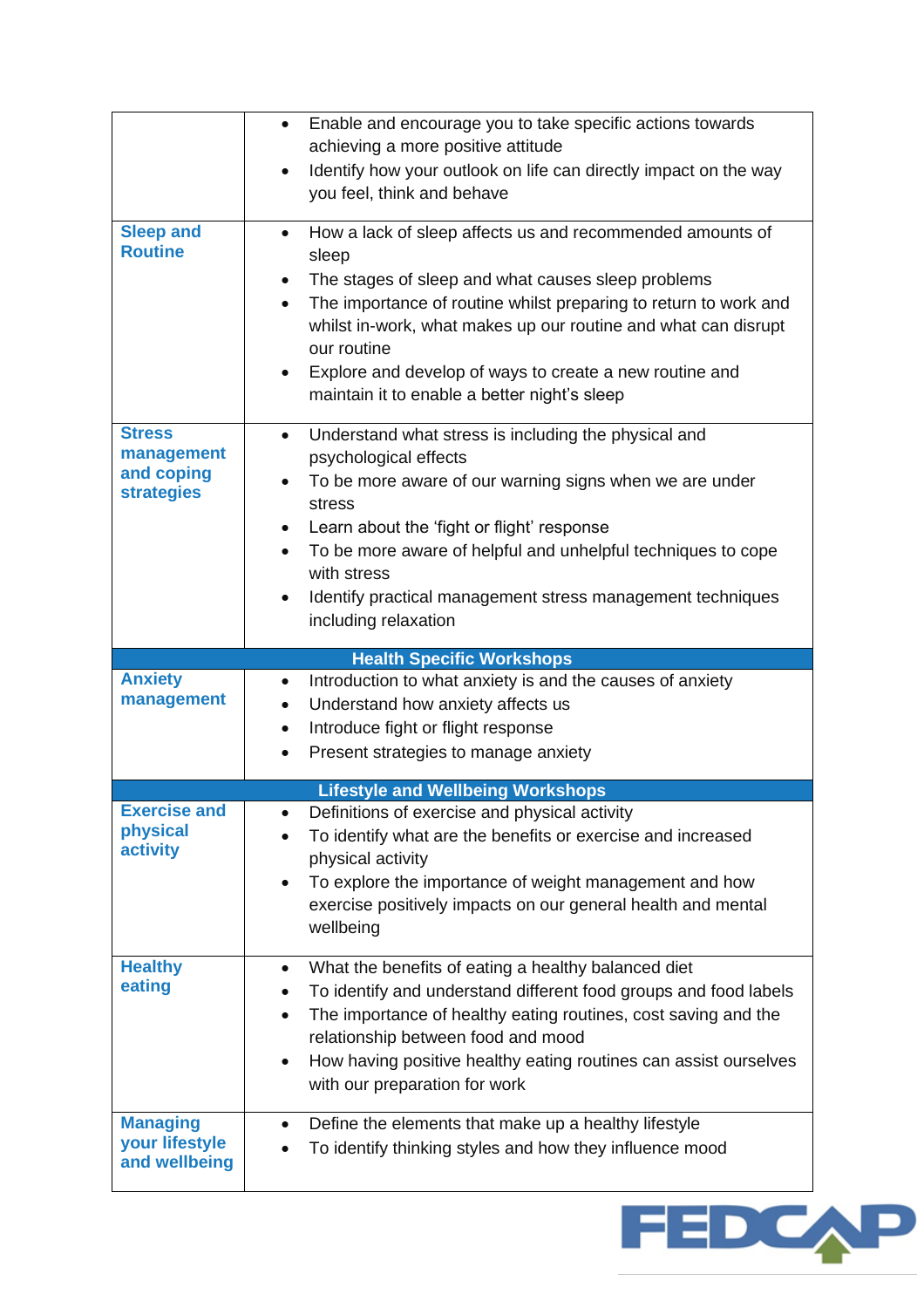|                                                      | Identify helpful coping strategies to manage lifestyle and<br>$\bullet$<br>wellbeing<br>Identify common issues that can cause work, and domestic<br>stress<br>Explore and identify how employment can have a positive impact<br>on health and wellbeing<br>Develop a plan that identifies how you will manage and improve<br>$\bullet$<br>your wellbeing in preparation for work         |
|------------------------------------------------------|------------------------------------------------------------------------------------------------------------------------------------------------------------------------------------------------------------------------------------------------------------------------------------------------------------------------------------------------------------------------------------------|
|                                                      | <b>Work Specific Workshops</b>                                                                                                                                                                                                                                                                                                                                                           |
| <b>Disclosing</b><br>your health<br>condition        | To find out more about health disclosure<br>$\bullet$<br>Understand the Equality Act and your rights<br>$\bullet$<br>Discuss disclosure of your health condition - if necessary to<br>disclose, when to disclose<br>Increase confidence in talking positively about your condition at<br>interviews or in the workplace<br>To identify some specific examples                            |
| <b>Managing</b><br><b>interview</b><br><b>nerves</b> | To increase understanding of how and why nerves can impact us<br>$\bullet$<br>in an interview situation<br>To increase awareness that nerves are a natural response to<br>٠<br>interview situations, which we are likely to perceive as stressful<br>Discussion and development of effective techniques to manage<br>٠<br>interview nerves<br>To discuss/review top tips for preparation |
| <b>Managing</b><br>work life<br>balance              | Explore what work life balance means<br>٠<br>Discuss what that can impact on this<br>Discuss the benefits of having a healthy work life balance and to<br>$\bullet$<br>identify ways to achieve this<br>To identify top tips and techniques for maintaining a healthy work<br>life balance                                                                                               |
| <b>Work, Health</b><br>and Wellbeing                 | Identify the relationship between work, health and wellbeing.<br>Explore wellbeing in more depth and how the right kind of work<br>can be important in the management of your health.<br>Understand the benefits of work for our physical, mental, social<br>and financial wellbeing                                                                                                     |
|                                                      | <b>Weekly Workshops</b>                                                                                                                                                                                                                                                                                                                                                                  |
| <b>Relaxation</b><br>group                           | Discover the benefits of regular relaxation techniques such as<br>improved sleep, reduce stress or anxiety and reduce muscle<br>tension<br>Participate in practical relaxation techniques such as<br>mindfulness, imagery, breathing techniques and progressive<br>muscular relaxation                                                                                                   |